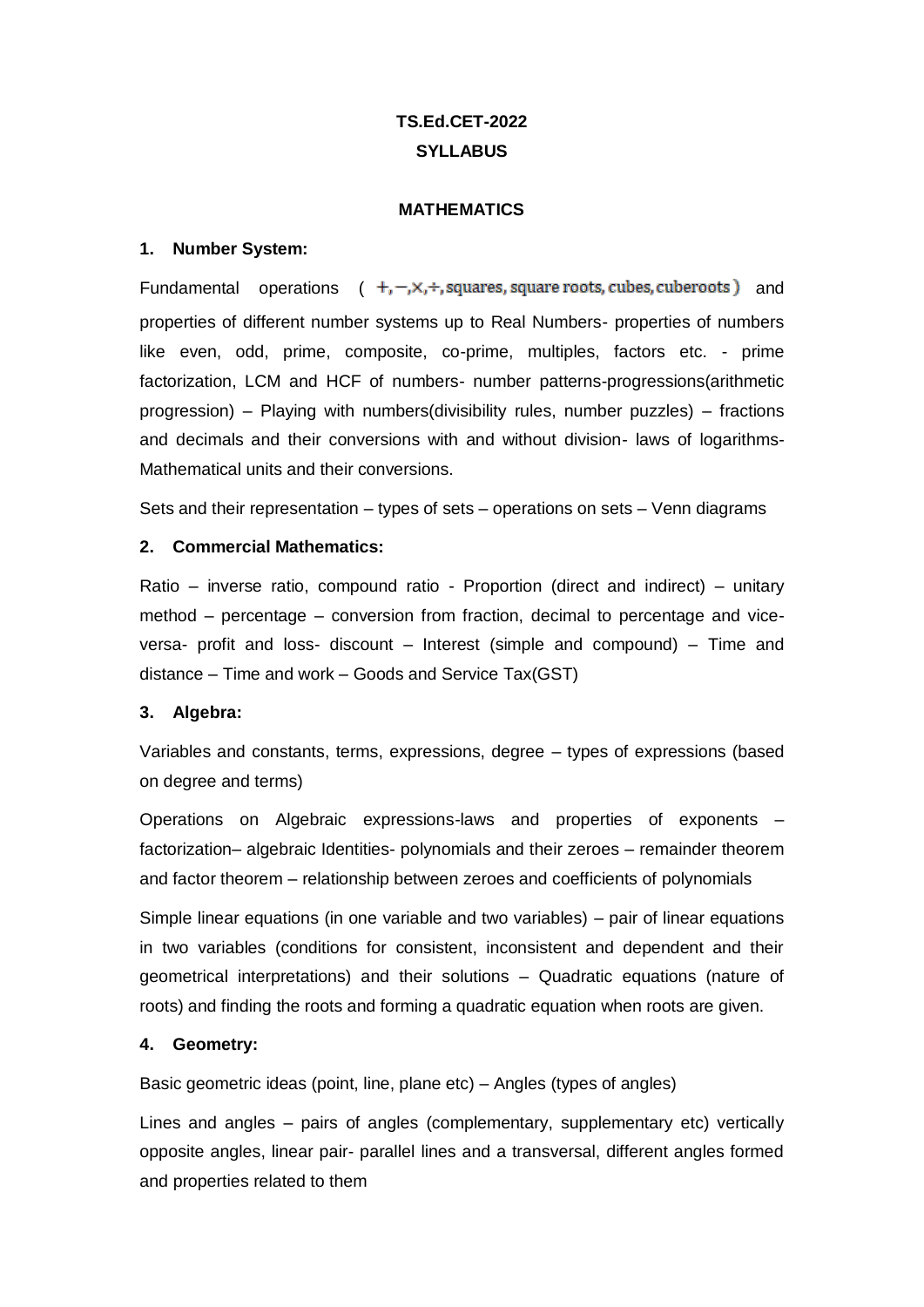Types of triangles (based on sides and angles) and their properties-triangle inequalities – congruency and similarity of triangles and their criterion- basic proportionality theorem and converse-Pythagoras theorem and converse – areas of similar triangles

Different types of quadrilaterals (trapezium, parallelogram etc.) and their properties – mid-point theorem and its converse.

Parts of a circle – different angles formed by an arc (chord) – perimeter and area of a sector – segments of a circle – tangents and secants to a circle and their properties.

Cartesian system- plotting a point- distance between two points – section formula (mid-point, centriod etc) – area of triangle – collinearity-slope of a line

#### **5. Mensuration**

Perimeter and area of plane figures (triangle, circle etc) – surface areas and volumes of different solid figures (cube, cylinder, etc)

## **6. Trigonometry**

Trigonometric ratios – values for specific angles  $(0^\circ, 30^\circ, 45^\circ, 60^\circ, 90^\circ)$ complementary angles – trigonometric identities – angle of elevation and depression and simple problems related to them.

## **7. Data Handling**

Collection, classification and types of data – tabular forms – graphical representation of data (pictogram, bar graph etc) – reading and interpretation of data from graphs – mean, median and mode of ungrouped data – simple problems related to probability (dice, coins, deck of cards etc)-concept of complementary events.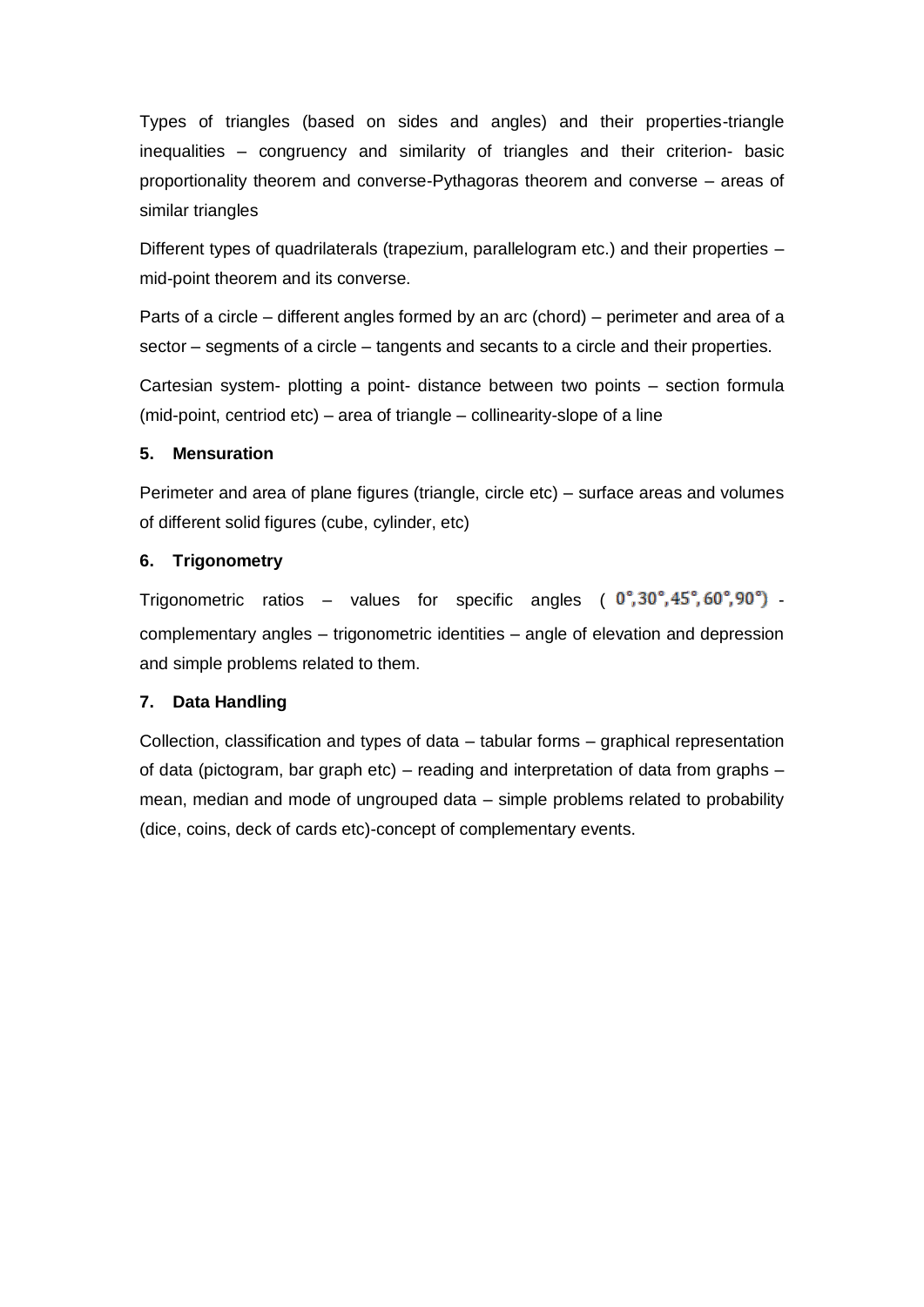# **TS.Ed.CET-2022 SYLLABUS Physical Science**

#### **5. Material**

Transparent, translucent, opaque material. .

Characteristics of Solids, Liquids, Gases - sink & float - Soluble in water. Methods of separation (Hand packing, Winnowing, Sedimentation, Sewing, Filtration, Crystallization, Evaporation, Sublimation, Chromatography).

Change in colour of litmus (Red, Blue) – Characteristics of acids, bases – examples for acids & bases in daily life – Acids rains , impact, remedies - Neutralization -uses of acids, bases in daily life – Acidic and basic nature of salts - uses of salts.

Natural fiber, Synthetic fiber - Burning test - Blending – Laundry label symbols – plastic resin codes – Thermoplastics, thermosetting plastics – Reduce, Recycle, Reuse, Recover.

General Physical Properties of Metals and non metals – Uses of metals and nonmetals in daily life.

Archimedes principle – Pascal's principle and uses.

#### **6. Light**

Formation of shadow – Characteristics of shadow – straight line motion of light, pinhole camera – differences between shadow and images.

Laws of reflection - Periscope – concave and convex mirrors - making of solar cooker.

Refraction - total internal reflection, applications - mirages – types of lenses- uses of convex and concave lenses in daily life.

Least distance of distinct vision – Angle of vision – Accommodation defects of human eye ( Myopia, Hypermetropia, presbyopia) and their corrections – power of lens. Dispersion and formation of rainbow, Scattering & Blue colour of the sky, Red colour of Sun at the time of dawn & dusk.

#### **7. Electricity & Magnetism**

Types of magnets – like, unlike poles.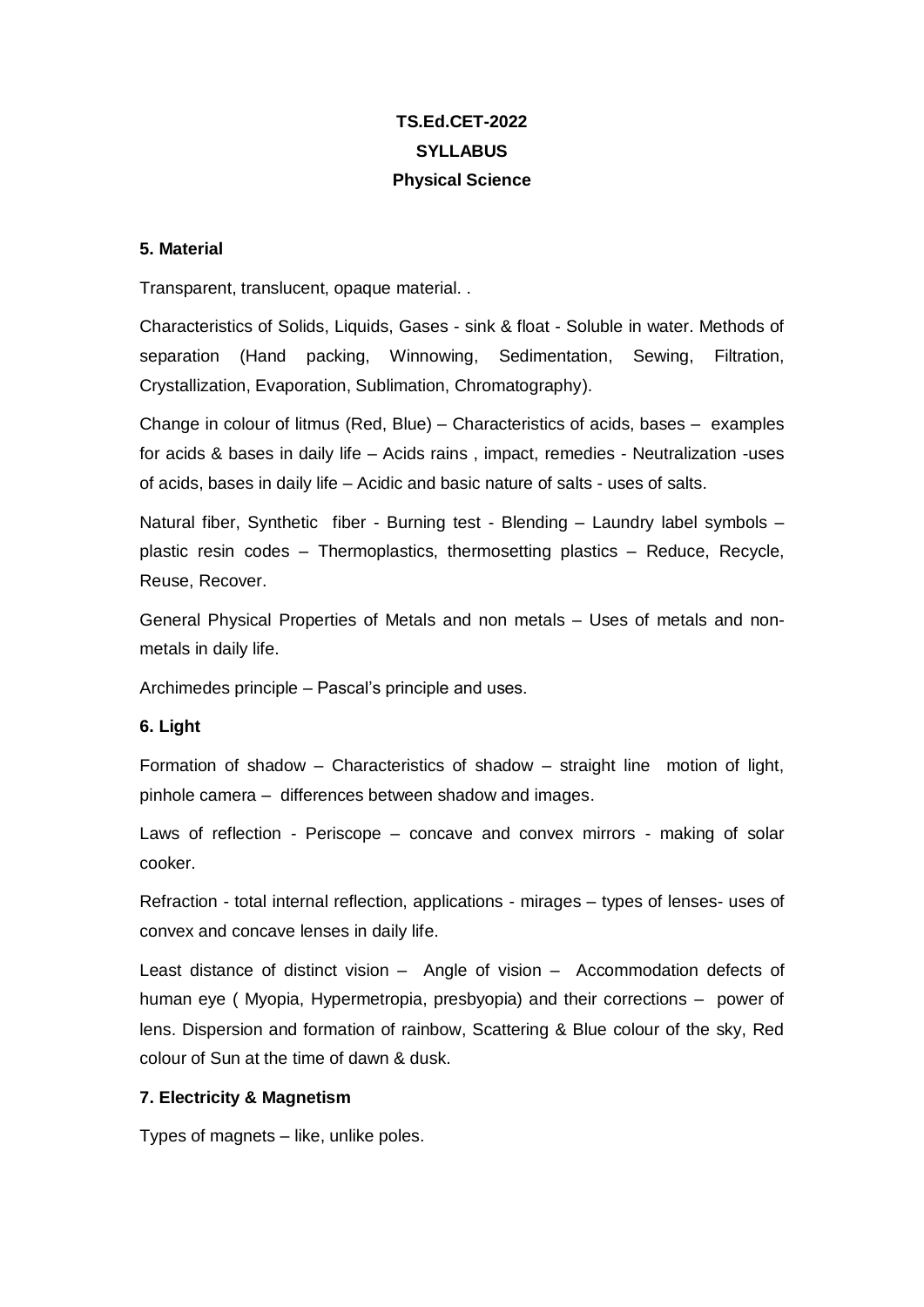Simple electric circuit – symbols of components of circuit - torch. Conductors, Insulators – parts of dry cell – series & parallel connections of dry cells and bulbs.

Heating effects of electric current – Fuse & MCB – electricity bill & unit - electric shock, precautions.

Difference between motor & generator – difference between AC and DC.

#### **8. Heat**

Heat is a form of energy – Heat and temperature – Thermometer (clinical thermometer, laboratory thermometer).

Evaporation, factors affecting evaporation – condensation – Humidity – Dew & Fog – Boiling, Melting, Freezing – Enormous expansion of water.

#### **9. Sound**

Production of Sound – Propagation of sound in solids, liquids, gases, & vacuum - Structure of human ear.

Types of waves( transverse, Longitudinal) – wave length, Amplitude, Loud and feeble sounds – Frequency, pitch – speed of sound wave in solids, liquids, gases.

Reflection of sound – Echo-Reverberation. Audible Range – Uses of Ultrasonic sounds.

Sound Pollution, effects, measures to be taken to control sound pollution.

#### **10. Motion**

Uniform, Non-uniform motion –Translatory motion (Rectilinear motion, Curvilinear motion), Rotatory motion, Oscillatory motion.

Field forces (Magnetic force, Electrostatic force, Gravitational force) – Contact forces ( Muscular force, Friction, Normal force, Tension) - Net Force, Free body diagram. Effects of force.

Factors affecting friction – Measures to be taken to increase friction, measures to be taken to decrease friction.

Potential energy, Kinetic energy. Renewable & Non-renewable energy resources.

Finding centre of gravity.

Equations of Uniform accelerated motion.

Daily life examples of Newton's Laws of Motion (1,2,3).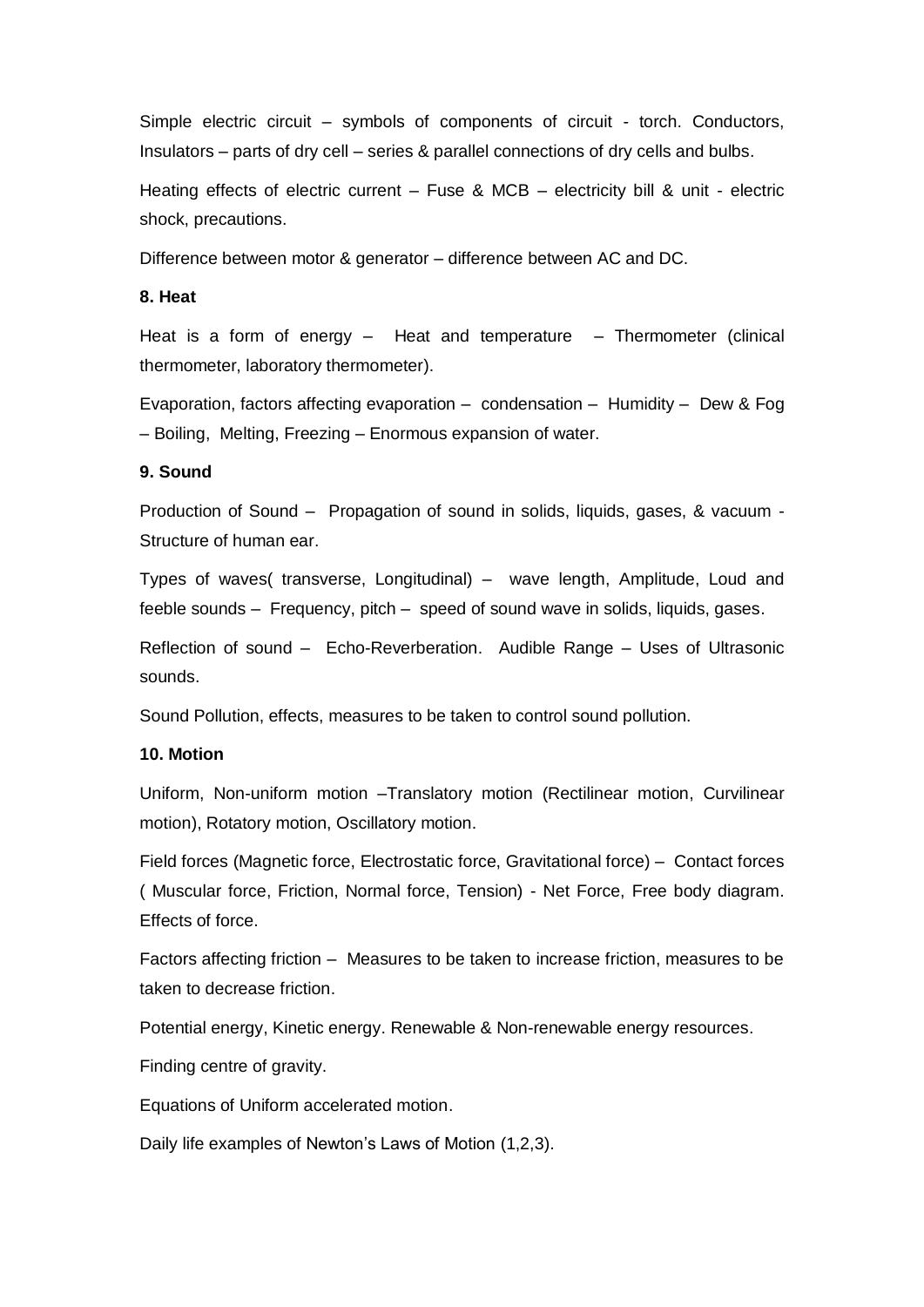#### **11. Changes**

Change in seasons – Natural, man made changes – Permanent, temporary changes – Change in state & shape of material – Reasons for change – Indications of change – Physical Change, Chemical Change.

Rusting of Iron / Corrosion, Galvanization - Browning of Cut vegetables & its prevention – Crystallization.

#### **12. Weather & Climate**

Measuring components of weather – Maximum-Minimum thermometer – Rain Gauge – Humidity.

Air exerts pressure – Air expands on heating – effects of moving air- formation of Cyclone - Do's and Dont's during Cyclones – Post cyclone measures.

#### **13. Coal & Petrol**

Uses of coal, petroleum, natural gas - Byproducts of petroleum, uses. Formation of coal, petroleum – Indiscriminate usage of energy resources , its effects.

Ignition temperature – fuel, Calorific Value. Fire Control. Structure of Flame , Zones in it.

#### **14. Some Natural Phenomena**

Producing charge on an object – identifying charge on an object – measures to be taken during thunder – lightening conductor – earth quakes, precautions

#### **15. Stars & Solar System**

Types of solar and lunar eclipses - Pole star – Solar system ( Planets, Asteroids, Comets, Meteors).

#### **16. Metallurgy**

Minerals, ores, Reactivity series of Metals.

#### **17. Chemical Reactions**

Types of Mixtures (Homogeneous, Heterogeneous) – Solutions – Solvent, Solute.

Types of chemical equations ( chemical combination, chemical decomposition, chemical displacement, chemical double displacement ).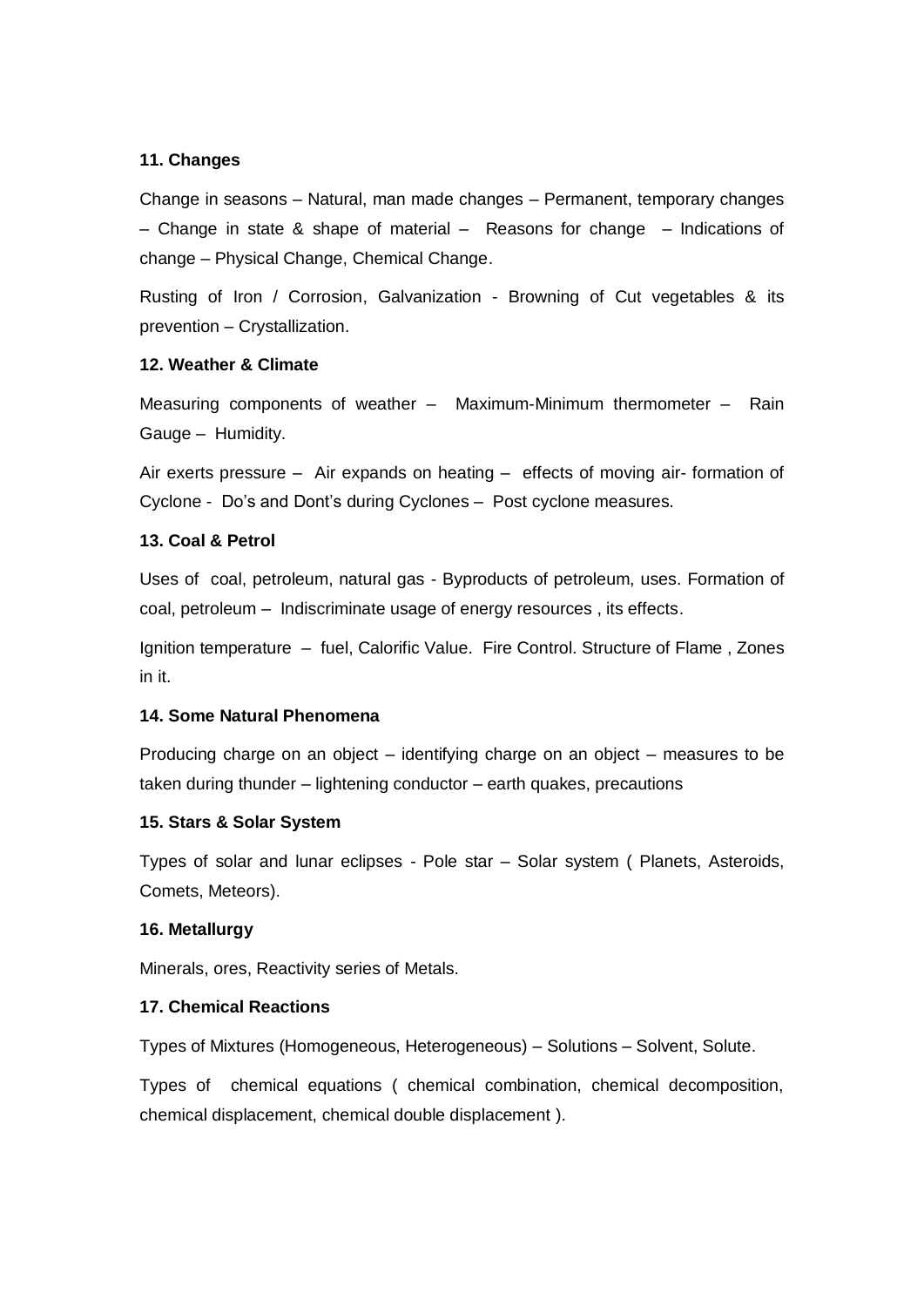# **TS.Ed.CET-2022 SYLLABUS**

### **Biological Science**

## **1. Food**

Food from plants and animals –methods of preparing food- food preservation methods- food components- Carbohydrates- Proteins – Fats – Vitamins – balanced diet- malnutrition – deficiency diseases- body parts used by animals to get their food – food habits in animals.

## **2. Living Organisms**

Plant cell and animal cell- cell structure and functions- prokaryotic and eukaryotic cell plant and animal tissues. Plant parts and functions - fiber from plants.

Characteristics of living organism- parts helps in movement of human beings and animals - characteristics of different animal Phyla - metamorphosis in organismssense organs.

Useful and harmful micro organisms - infectious and non - infectious diseases.

Physical and behavioral changes in adolescence.

## **3. Life Processes**

Human digestive system- Human respiratory system – Human circulatory system – Human Excretory system – Human nervous system - Human Endocrine system - Human reproductive system - cell cycle - mitosis - meiosis - sex determination in human being – reproductive health.

#### Photosynthesis

Flower parts - vegetative propagation-seed dispersal.

## **3. Biodiversity**

Types of ecosystems –Terrestrial ecosystems and aquatic ecosystems-adaptations in plants and animals living in different ecosystems – food chain – food web – endemic – endangered and extinct species – sanctuaries and National parks.

Cultivation – irrigation – fertilization – challenges in improving agricultural products.

## **4. Pollution**

Sources and effects of air, water, soil and sound pollution.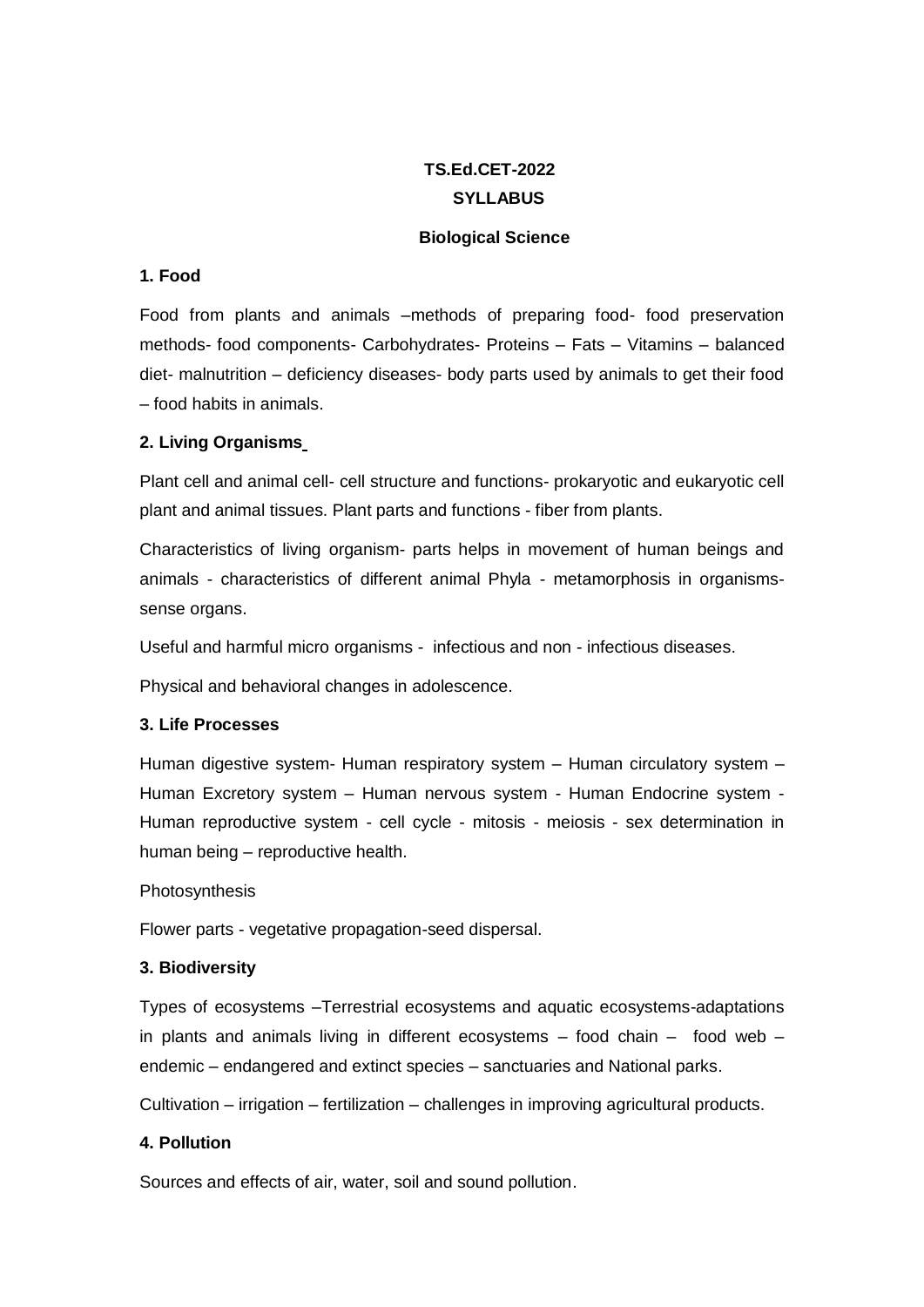4 Rs-Reduce, Reuse, Recycle, Recover.

# **TS.Ed.CET-2022 SYLLABUS SOCIAL STUDIES**

### **1. Geography**

Our Earth: Evolution, Latitudes and Longitudes, Movements of the Earth and Seasons, Relief Features of India, Reading and Making Maps, Water Resources – Rivers and Tanks, Climate and Weather: Factors affecting the Climate and Weather, Natural Realms of the Earth: Lithosphere, Atmosphere, Hydrosphere, Biosphere, Natural Vegetation, Population, Settlements and Migration

## **2. History**

Indus Valley Civilization, Emergence of Kingdoms: Mahajanapadas, First Empires: Mauryan Empire, Emergence of Regional Kingdoms – Kaktiyas and Vijayanagara Kingdoms, Mughal Empire, Freedom Movement of India, Democratic and Nationalist Revolutions, Industrial Revolution, Colonialism in Latin America, Asia and Africa, Social Protest Movements : Environmental Movements, Women's Movements, World Between World Wars, Post World Wars – League of Nations, UNO, NAM, Cold War,The Movement for the formation of Telangana State

#### **3. Political Science**

Indian Constitution- Salient Features, Forms of Government – Presidential and Parliamentary forms of Government, Government at Different Levels- Union, State, Local Self Government, Judicial System in India: Civil Law, Criminal Law, Courts at different levels, Democracy : An Evolving Ideas; Expansion of Democracy-Libya, Myanmar, Election Process in India, Rights: Human Rights and Fundamentals Rights, Disaster Management, Social Issues: Communalism, Corruption, Poverty, Independent India: 1947-1977, Emerging Political Trends- 1977-2000, Women Protection Acts-Child Rights, Traffic Education.

## **4. Economics**

Money and Banking, Sectors of Economy: Agricultural, Industries, Service, Credit in Financial System, Prices and Cost of Living, The Government Budget and Taxation,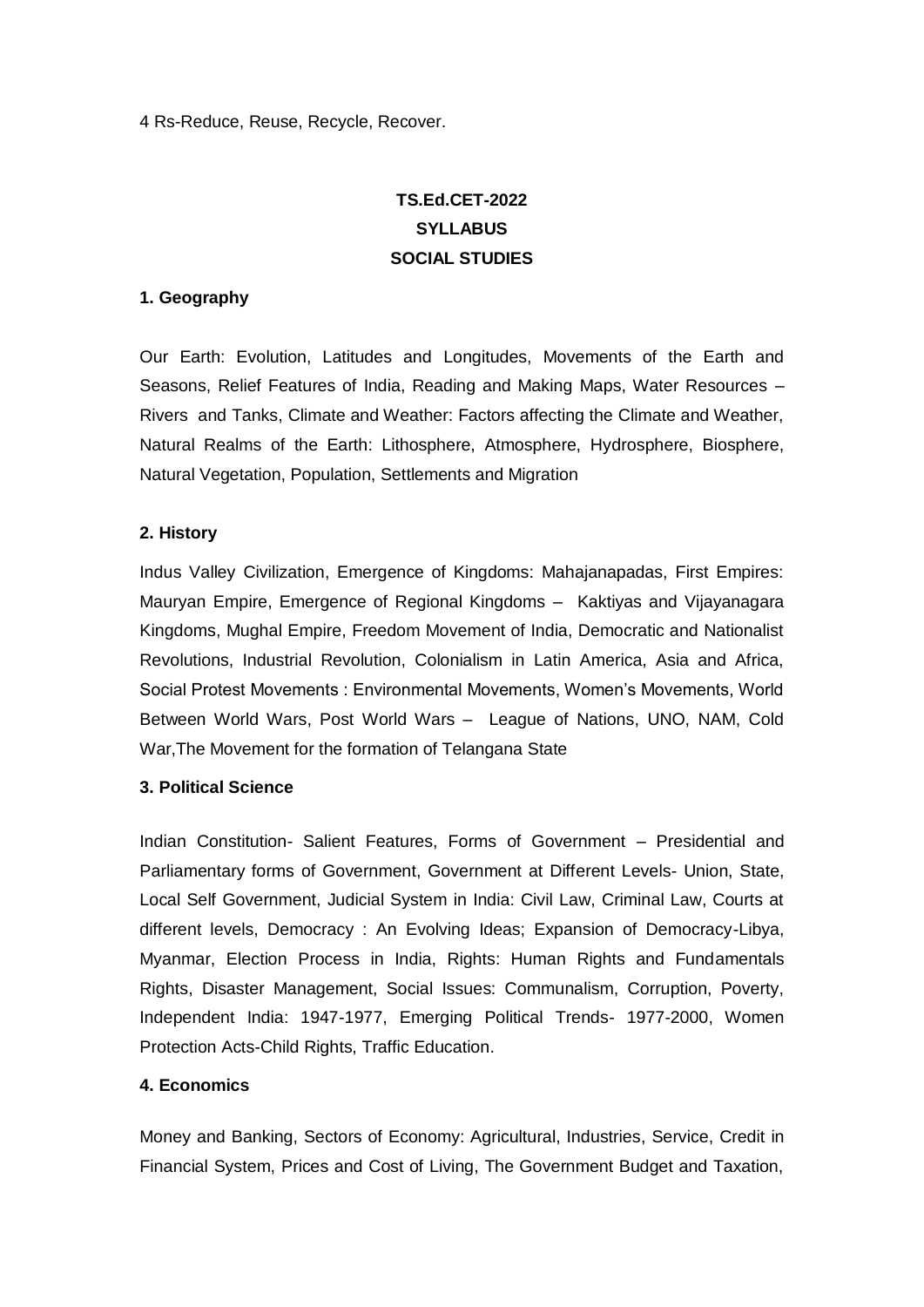Food Security, Factors of Production, Globalization, Sustainable Development, Gross Domestic Product; National Income /Per capita Income

# **TS.Ed.CET-2022 SYLLABUS**

### **TEACHING APTITUDE**

Aptitude questions will be related to understanding teaching-learning process, classroom management and mentoring with special reference to teacher-pupil relationship.

Teaching requires certain characteristics like ability to communicate, ability to deal with Children, ability to recognize individual differences etc., apart from analytical thinking and general intelligence. One who has these characteristics will be able to become a good teacher after training. Questions relating to these aspects will be included to test one's teaching aptitude.

## **TS.Ed.CET-2022 SYLLABUS**

#### **GENERAL ENGLISH**

Reading comprehension, spelling errors, vocabulary, phrase replacement, error detection and word association.